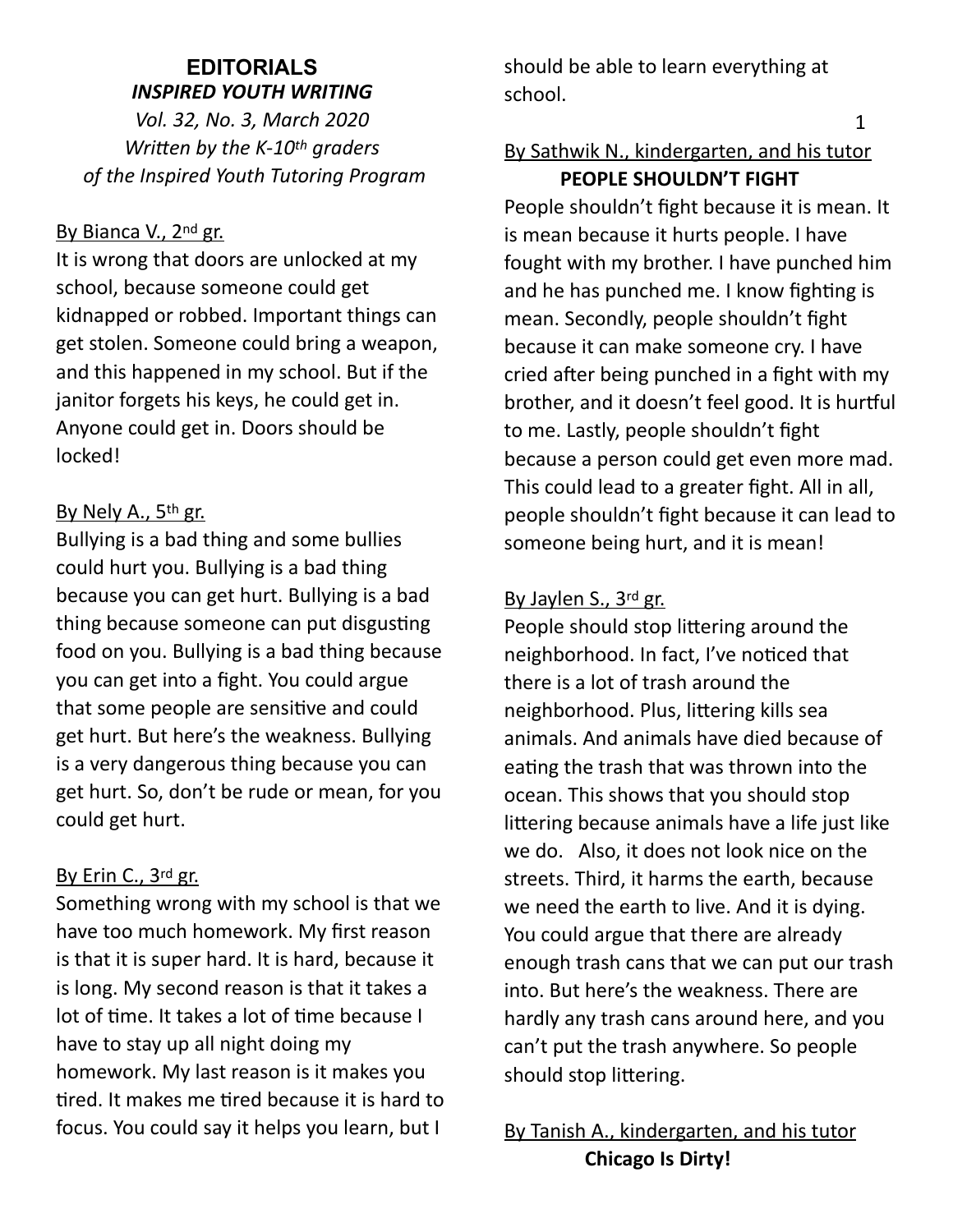When Tanish walks to school, he sees chip bags on the ground. He also sees bags rolling on the street. But there are not enough garbage cans! Chicago is dirty, and needs more garbage cans.

### By Emily P., 2nd gr.

I think guns are bad because they can kill people. When they do it, they get away. Then the police miss who did it, and they are still out there. Guns are sometimes found. Kids can find guns. People fight with guns. People kill themselves with guns. People like guns. Guns make me scared because I feel like I'm going to find one.

### By Layla S., 5th gr.

Littering is a problem. There is trash on the ground outside. Go check!

I sometimes see people littering and not picking it up. Maybe an animal can come across your trash and eat it. Then the animal can get sick because they ate your trash. Dogs like trash. It is going to kill them.

 Some people don't like to step on trash. Some people litter, then another person can step in your trash. Then they are going to get mad and go home with dirty shoes.

You could argue that littering is not bad. The weakness is that littering is bad. Littering is a problem.

### By Ashley S., 2nd gr.

 **Chicago Needs More Parking Spots**  The first reason why Chicago needs more parking spaces is because it is hard to find a spot. When I am in the car, we often cannot find a spot. The second reason is because you have to wait for a long time to get a spot. We have had to wait 15 minutes to get a spot. The third reason is because there are

too many cars that need spots. Cars sometimes take the spot you want. A counterclaim could be that the parking spots would use up so much space. However, it would be very helpful. Therefore, Chicago needs more parking spots. 2

By Gianna S., 3<sup>rd</sup> gr., and her tutor

### **Chicago Is Cold**

Chicago is cold because of its weather. Chicago is by a lake, which makes Chicago cold.

 Chicago is cold because it's big. Chicago is big, which makes Chicago colder.

 Chicago is cold because it's popular. There are lots of people, so Chicago is cold.

Some may say Chicago is a pretty place to live. There's not also good weather in Chicago, so it's hard to find pretty days.

### By Jordynn J., 4th gr.

Some people fight in my school because I witnessed one and someone could have gotten hurt. Another one is people litter, and some people have plastic and throw it down. Also, in my class, some of the students distract me because they goof around. I could argue that you should not fight because people get hurt and go to the hospital. But here is the weakness. When someone tells them to stop fighting, they constantly keep fighting. Please don't fight, litter, or distract your classmates.

### By Carlos C-G., 3rd gr.

The food is good at my school. The food at my school is fresh. The bananas are good. It has protein. It's healthy. It gives me fuel. I like the food very much. You could argue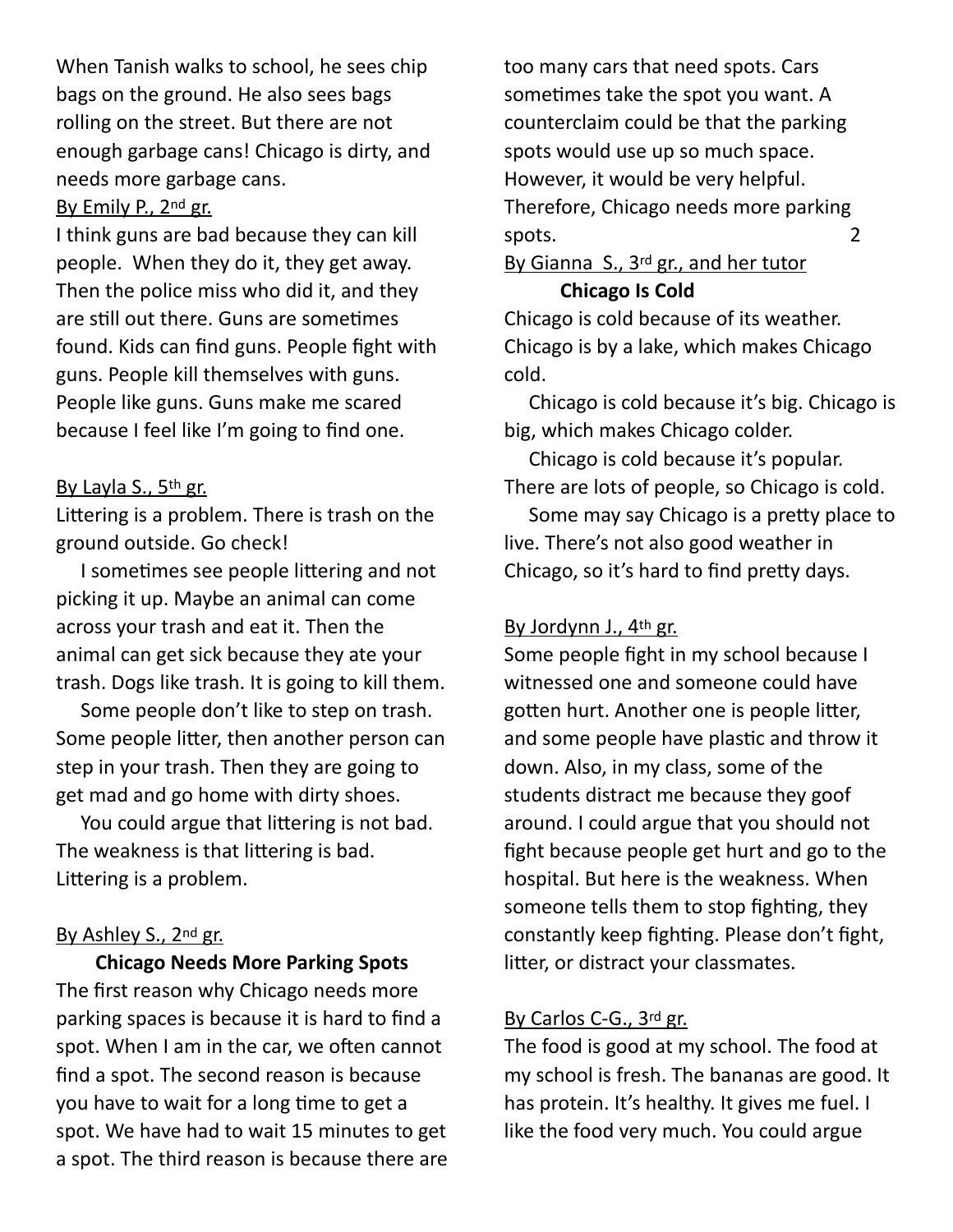that there's not enough food because I'm still hungry, but I like the food very much.

By Hanan A.,  $2^{nd}$  gr. I think I have too much homework. My first reason is I take a long time to do it. It takes an hour! I don't think it is fun. My last reason is it's boring. Sometimes I even fall asleep. Some people think it's not too much homework. They are wrong. It takes a long time.

By Adithi G., kindergarten, and her tutor There should be more friends in my neighborhood. I have only one in my neighborhood. Shashi is the only friend who lives by me. My other friends live far. It takes a lot of time to go see my friends. My baby brother wants friends, tool He doesn't know anybody near us.

 You could argue that you need to work instead of play. But here's the weakness. I work a lot and say please, so it's good to play. I need to play with friends that live close!

### By Raul V., 4th gr.

How do people build cigarette pollution? How people build cigarette pollution is when they smoke, there is a strong smell, that when people smell it, the smell hurts their lungs. You could argue that people can be considerate and smoke much less. But here's the weakness People get addicted and cannot stop. People, please don't smoke. Be healthy.

By Tyra R., 5<sup>th</sup> gr. Here's what I think: Chicago needs more restaurants. Here are my reasons. Some people want to go around to world to see other restaurants. I know this because of the people that travel.

Some people are homeless. I know this because there are not a lot of restaurants around for homeless people. Sometimes people want different types of food. I know this because sometimes other people want to try different things. Counter argument: You don't want a lot of restaurants because of the streets. But here's the weakness. We want a lot of restaurants because of all the homeless people. Finally, I think Chicago should have a lot of restaurants.

### By Donovan F., 3rd gr.

There should be no bullies in my neighborhood because they hurt me. They are all mean to me when all the kids throw rocks at me. I need more friends. None of the kids are my friends. People could argue that there should be bullies because they think it's fun to bully people. Imagine if you were the other person. You would not like it. People should not bully other people.

 $\sim$  3

### By Gregorio F., 8th gr.

I'm going to get straight to the point. Humanity shouldn't be here. Killing off humanity would be a lot better for the environment than humans generally trying to help.

 If you really think about it, humanity is the cause of most problems. A good example would be the bombs destroying the environment. Another would be pollution. Things humans have created like plastics, factories, and nuclear waste. All of these are things which kill off the ozone layer. The reason that the ozone layer was depleted is because of pollution.

 I've already seen and read people saying that "We are trying to fix the problems we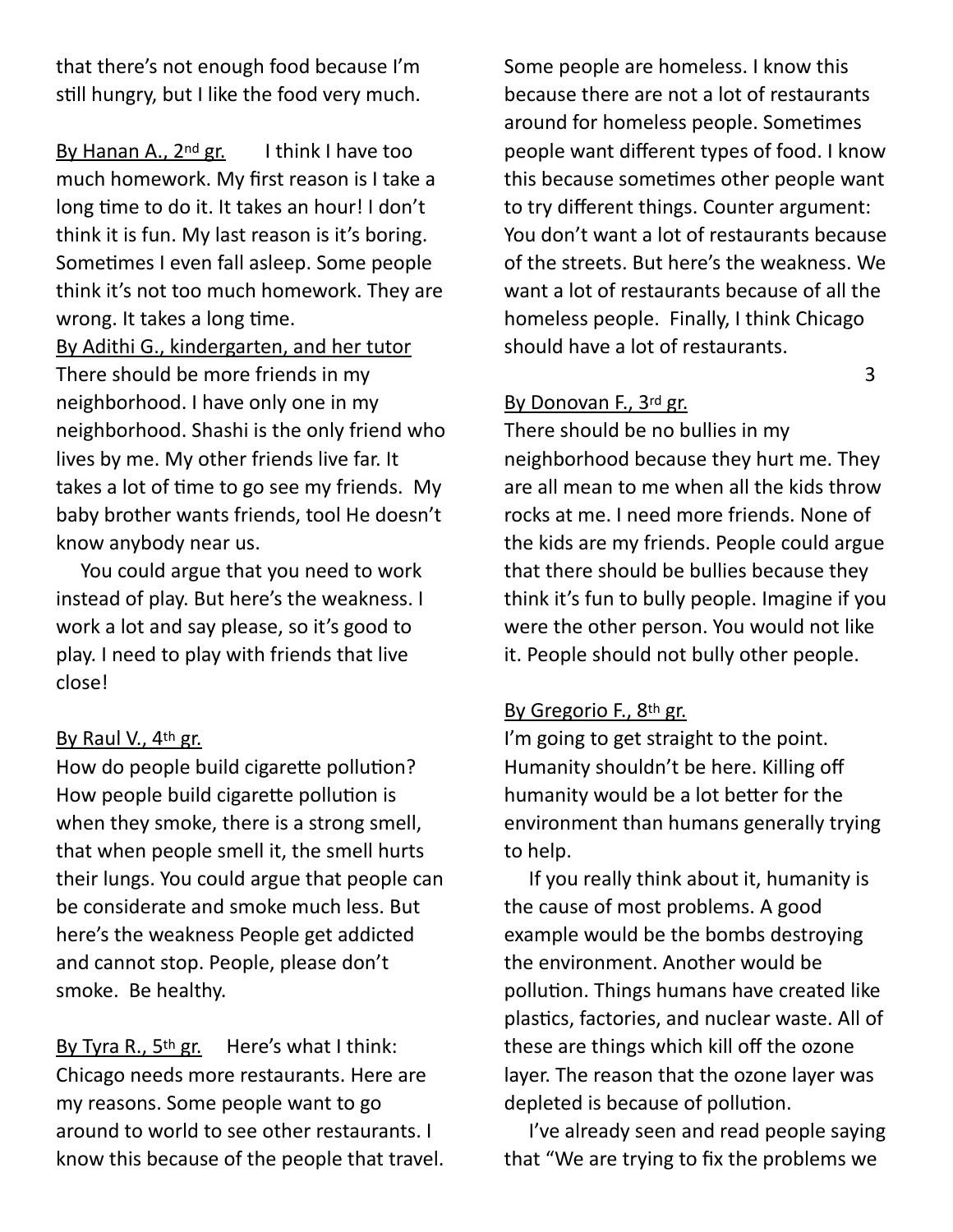have created." Sadly, these things humanity is supposedly "fixing" are just creating even more problems.

 My point is that humanity would be better off dead.

### By Gianna S., 3rd gr.

My school reads too much. The books don't interest my brain. The books I read today made me bored. Every time I read, I'm bored. My brain hurts when I read. You could argue that there is a book for everyone, and not every book is boring. It's boring, but so good for your brain. By Miracle C., 1st gr.

Chicago is a nice city. My family lives there and my cousins live there, too. The church is nice, and I like the buildings. Sometimes I don't like this city because people are always around with my mom.

### By Deamiya P., 3rd gr.

People should be nice in school because people's feelings get hurt. If people were nice in school, they could make more friends, and it's annoying when people are mean. People's feelings are hurt. For example, I have seen people cry at school because someone was mean to them. If you are nicer, you can make more friends. My friend was mean to me, and I didn't want to be her friend anymore. People who are nice make more friends.

 When people are mean, it's annoying to people. My friends got annoying and got in trouble.

 In conclusion, people should be nice in school.

My school reads too much! I don't have any interest in reading because it's boring. Every time I read, I am not interested. My brain hurts when I read.

### By Maukeyla J., 8th gr.

Here's what I think. There's too much drama. People have different opinions. There is a lot of fighting and a lot of arguments. It's bad because they treat other people badly. When people take someone else's stuff, it makes more problems. They say that there are not a lot of arguments, but there are. There are a lot of arguments. There is too much fighting and too many arguments. 4 By Lindsay L., kindergarten, with her tutor I think teachers should be nicer. Right now, my teachers are mean, and I don't like that. My first reason why teachers should be nicer is that they scream. When they get angry, they raise their voices, and that makes me sad. Another reason is that they give too much homework. The homework takes too long to do, which isn't nice. My final reason is that nice teachers make me happy. Once a teacher gave me candy and I felt good. Some people could say teachers aren't supposed to be nice. But it is not hard to be nice, and nice people make me happy. So just be nice! That's why I think teachers should be nicer.

### By Malachi H., 4th gr.

From 2017-2020 someone has been stealing my Beyblade. The way they steal it is by going into my locker. I saw someone going into my locker on the camera, so I am going to call the police on that person who is stealing my Beyblade. The reason why I am

By Emiya E., 1st gr.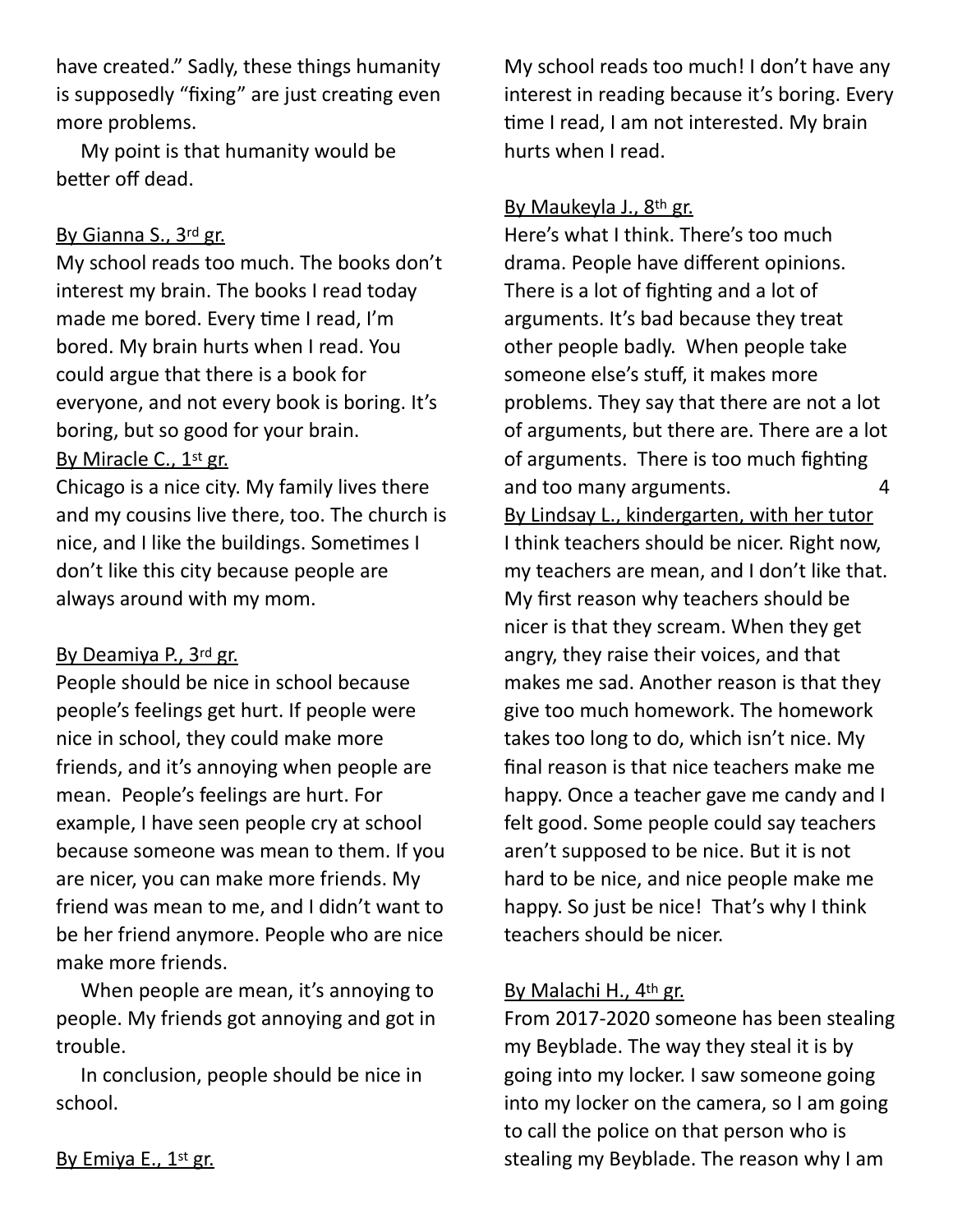going to tell the police is because in third grade we found who was stealing the Beyblade, so the principal said if he steals one more Beyblade, she is going to call the police. I also cannot tell the teacher because the teacher HATES Beyblades. One time our teacher smashed one of the kid's Beyblades, and threw it in the garbage. That's how much he HATES Beyblades.

### By Baron F., 1st gr.

Math is good. It's good because I did a lot of it last year in kindergarten. I'm really good at math. I do well on tests. I like math because I have an app on my iPad that has penguins. It's fun. You could argue that reading is better. This is not true because math is better. That's why math is better. By Arianny, 1st gr., as told to her tutor Sometimes I sit in class and think about I want a pet. There are so many reasons why we should have a class pet. They would be soft, and soft pets make you happy. You could play with them, which would boost your mood. They could also be a reward, which would motivate kids. Although they would require work, it would teach kids responsibility. Therefore, all classes should have pets.

#### By Mushtaq D., 6th gr. **PARKS AND PEOPLE**

Parks are important because people use parks for recreational purposes. People use parks to take walks, read books, play games and lots more. Unfortunately, people litter in the park. That is a big problem. Instead of littering, people in Chicago should clean up after themselves.

 We need clean parks for people to enjoy. No one wants to use dirty parks, so to get more people to go to the park, it has to be clean.

Litter is not good for the environment because animals get stuck in garbage. Plastic is not good for soil either.

Having garbage in parks attracts unwanted animals like racoons, mice, and rodents. Having these animals at our parks is dangerous to people.

 While many would agree, some say "Parks are not important to keep clean." They claim that no one uses parks. But people use them recreationally, and some don't have another place to use. For these people, parks are important.

For us, parks are beautiful green spaces that we need to respect.

 People of Chicago, clean up! Pick up your garbage! 5

By Monish A., 6th gr.

Graffiti is bad. I think this because graffiti often contains curse words, and younger kids read the graffiti, and they learn the bad words

Also, graffiti often mentions things that are offensive to other people. This makes people feel disrespected.

 My final reason is that it can be expensive for schools to clean up graffiti, because the school has to paint all over the graffiti. It's also time consuming for the people to clean and paint over the graffiti.

You could argue that graffiti is good because kids are expressing themselves. But drawing on other people's property is not the way to do it. Kids could draw on paper, and stick it on the fence, and they will still express themselves.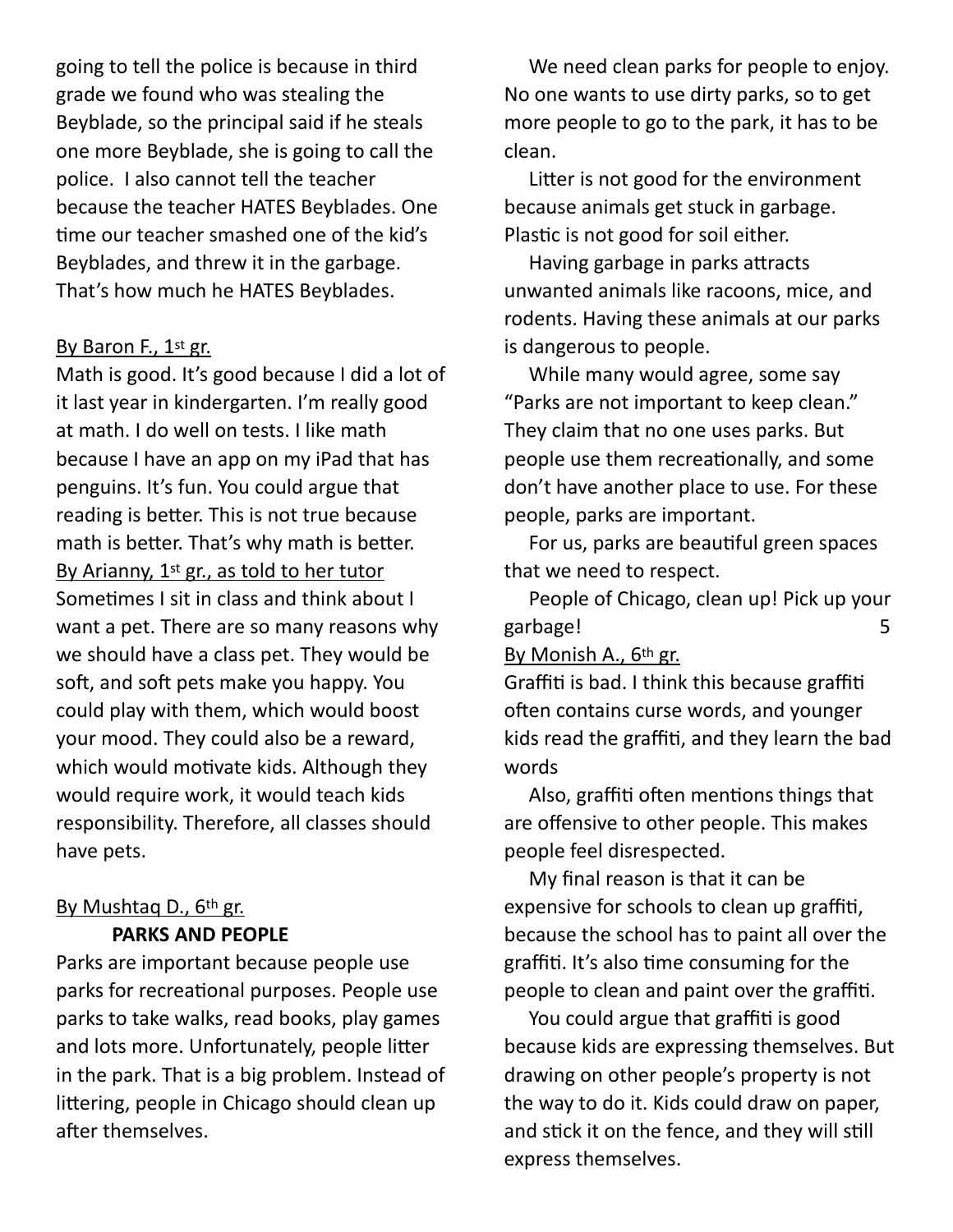In conclusion, people should stop doing graffiti on other people's property, even if it's to express themselves. There are many other ways to express yourself but graffiti is not the way to do it.

### By Marwan D., 8th gr.

Here is what I think about climate change. Climate change is infecting our world with bad things. Here are my reasons: It's starting fires. Evidence: In Australia there was a fire, thousands of fires. My second reason is it was cold last year because it was winter. Evidence: It was colder than any winter. My last reason is that ice was melting in Green Bay. Evidence: In the Arctic it is supposed to be cold, not melt. My counter-argument: I could argue that fire happens sometimes but not all the time. But the weakness is that the fire is getting worse now. Climate change is getting worse these years.

#### By Nathan L., 6th gr.

Guess what!? The earth is dying! So why don't you do something about pollution? Pollution is causing unnatural disasters, like fires, causing animals to die. So why not make air pollution not a thing!

 We can start by making factories use alternative fuel. And make more ecofriendly things from leaves. Also, stop using plastic.

 We can also put a bunch of trash cans everywhere so you do not throw anything on the ground.

 If we do this, people will be healthy, also animals, and make everywhere beautiful. We can do this, but we don't.

My neighborhood is too windy. There is ice on the sidewalk, and that is bad. It is hard to walk straight. I get pulled into the road. The people might fall on the ice and get hurt. My tutor's dad fell on the ice.

#### By Hassan D., 5<sup>th</sup> gr., and his tutor

I believe there should be less homework for 5<sup>th</sup> graders. Here are my reasons. Fifth graders are busy outside of school because they are doing many activities, such as Circesteem. Fifth graders are assigned two or more hours of homework per week. I tracked my homework since the start of the years, and have had two and a half hours of homework a week.

Homework is not effective when students copy each other. This may happen sometimes in after school programs. You can argue that there's not enough time in the day to reinforce what's being taught. But some students either copy, guess, or don't do their homework. In conclusion, assigning homework to only do at home does not work. 6

### By Mukunth R., 3rd gr.

Stop Pollution We should stop pollution because it kills wild life by global warming starting fires. It destroys the oceans because animals can eat plastic. It affects the water we drink by making the water dirty. Some people say if we stop pollution, jobs will be lost. But new jobs will be built from stopping pollution. We should stop pollution because it is bad for the environment.

By Shashi R., kindergarten, and her tutor Here is why school should have more free time. There should be more free time

By Rithwik N., 2nd gr.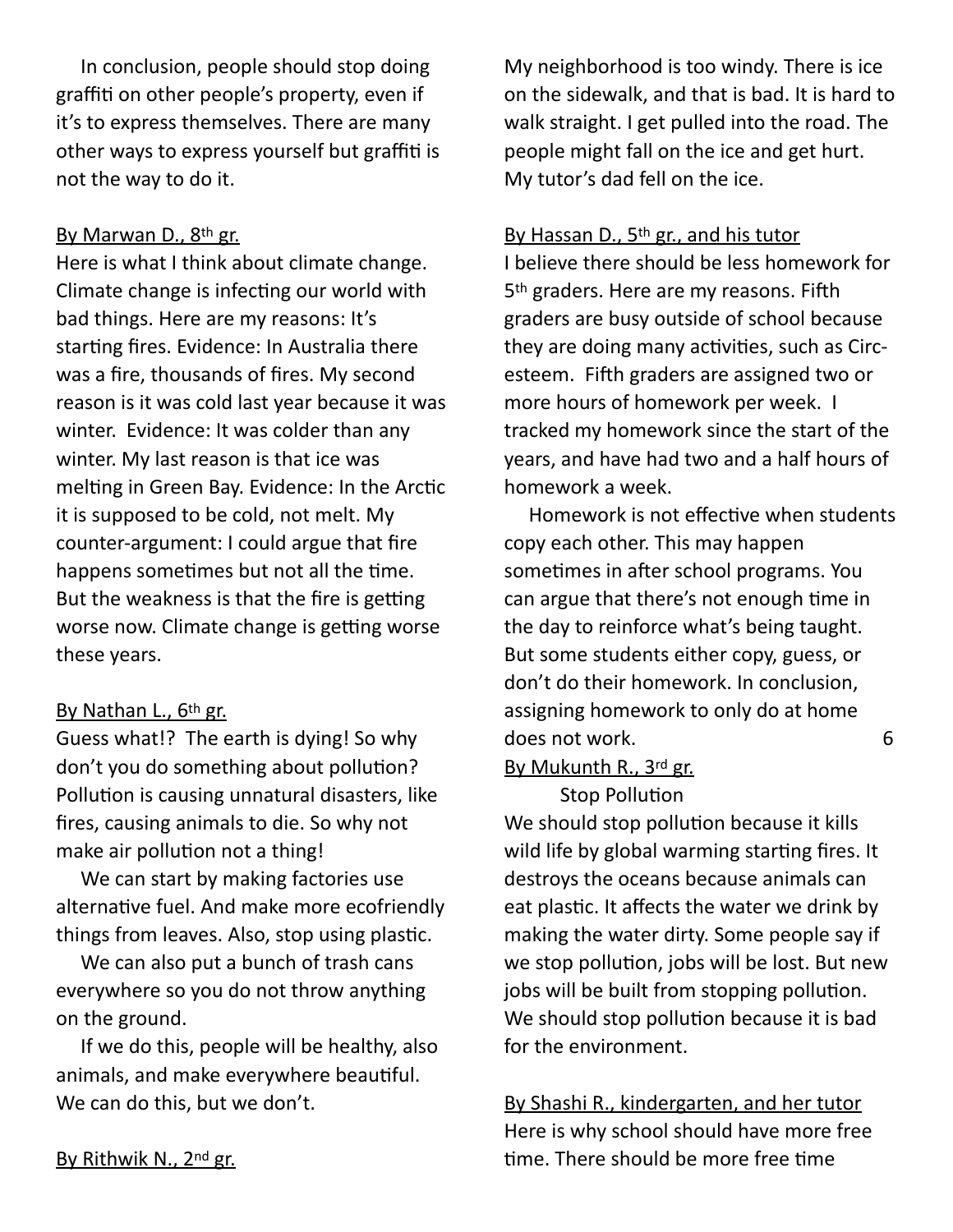because it is fun to play with toys, like when I play hide and seek and play with blocks. It's hard to listen to the teachers. One time the teachers talked so much they lost their voice! We should also have more free time because we can be creative. There should be more free time so I can paint butterflies and rainbows.

#### By Jessica K., 3rd gr.

School is boring. My first evidence is we have so much math, reading, and spelling. We have a lot of work. My second evidence is it starts too early, at 8:00 a.m. We can argue we need more homework … but we have a lot of homework. Kids need more free time!

#### By Malik O, 3rd gr.

Here's what I think. I think racism is bad. Here are my reasons. We're equal. We live the same. Racism makes people feel bad People are hurt. White people hate black people and black people hate white people. You could argue that people get separated by fighting. But here's the weakness. People should be together. I say: Be together! Hannah B., 6th gr.

This city should have more and cheaper parking. The first reason is that the city has more cars than parking places. Here's how I know. My mom and I were driving one time (or two) and we couldn't find a parking space close to where we were going, so we had to park blocks away from it.

 The second reason is that cars are being towed because they parked in the "No Parking Zone." For this, my evidence is that my mom couldn't find an actual parking space, so she got her car towed. Because

people get their car towed, they have to pay the very expensive fine they get. My example is this. After my mom's car was towed, she couldn't pay the car bill, so the bill keeps rising to this day!!

 You could argue that the city can charge more money, but the consequences are that people who pay for parking won't have enough money, so the city won't have enough either.

 In conclusion, there should be more parking so the people can have enough money.

### By Saniyah J., 4th gr.

People should not litter in Chicago. It pollutes the Earth, and it is bad for animals. Animals can get sick.

 My second reason is banana peels hurt the tailbone. I have tripped over a banana peel.

My third reason is it's not pretty like Hawai'i. Hawai'i is prettier than Chicago because it doesn't have litter.

 You could argue that other people can clean up for you. But here's the weakness. Please don't litter. Help keep your and other communities clean.

## **KIDNAPPING**

### By Reaisha J., 6th gr.

Kidnappers should stop harming innocent women, men, and children. This is a common problem occurring around this time and I want to change that. This could be a very scary experience for the person and their family. I know this is very scary because parents cry and post many posts saying their child is kidnapped and even rewards the person that finds the child,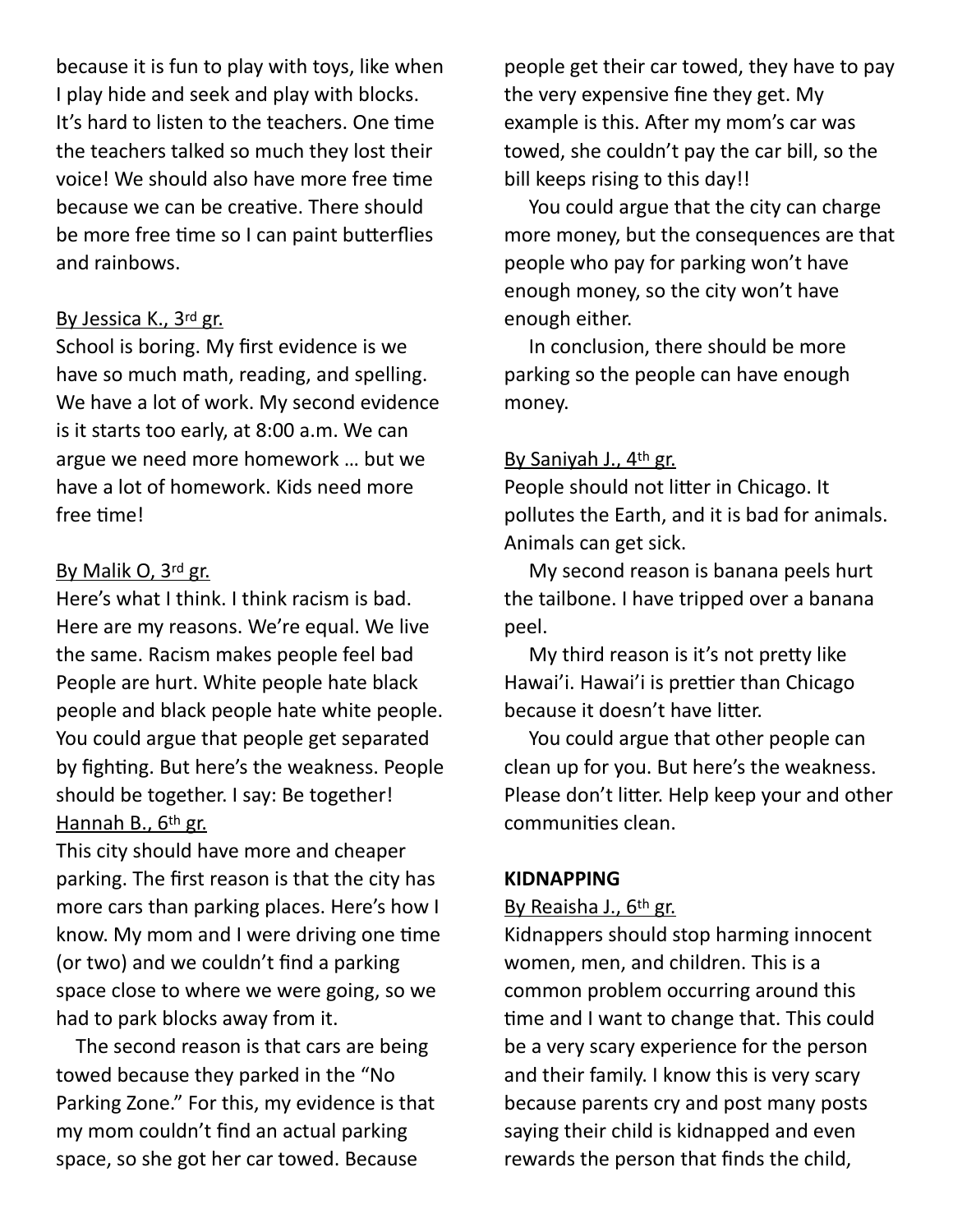woman, man, etc. This is a common problem occurring around this time, and I want to change that.

 This is a scary experience for the person and their family. The person that got kidnapped may be in great danger. They could be getting sexually assaulted and their body may not be able to handle all of that, so they can die. Lastly, it makes a very dangerous environment.

 You could argue that it's not a scary experience for some kids. For some kids the kidnapper may be their family after a while.

 But here's the weakness. The kid may think it's their only family, but what family takes their own family away from those they love and hurts their so called "family." In conclusion, kidnapping should stop, now!

#### By Hayat A., 2nd gr.

Don't litter! People are throwing trash in the lake. I saw trash in the lake. I saw trash in the park on the way here. The park is dirty. Because of the plastic in the ocean, animals are getting hurt by eating the trash. You could argue that if there is food on the ground, pick it up. But here's the weakness. There's too much plastic! Don't litter!

also lose iPad privileges. People are going to beat you in ST Math. You could argue that you get peace and quiet if you have to sit alone. But lunch detention is horrible.

#### By Lizzie B., as told to her tutor

An issue in my neighborhood is the garbage by the fence. I believe that the garbage needs to be cleaned up because it causes pollution. There are trash cans to throw things out and the neighborhood will be cleaner. The reason I think trash will pollute is because it harms nature. Garbage should go in the trash, and recycles in the recycles. No trash on the fence means a cleaner neighborhood and happier people.

#### By Dylin C., 3rd gr.

Yelling is annoying. You can lose your voice. I yell a lot, so sometimes I can lose my voice. It's also disturbing to listen to. On the TV, when they yell, it's disturbing. It's distracting if you're doing homework. People in my family yell, and it's very annoying. You could argue that people might want to show their feelings. But yelling can be good when you tell them to stop. In conclusion, yelling is annoying.

7

#### **WHY LUNCH DETENTION IS BAD**

#### By Zakiyya B., 3rd gr.

Lunch detention is horrible. Here are my reasons why lunch detention is bad: You have to sit alone. It's bad because you miss out on hanging out with your friends. Some other reasons why lunch detention is bad: You get a blue slip and the whole class has to miss out on the monthly reward. You

By Himaneesh D., Kindergarten

Strong doctors should stop the coronavirus so it doesn't hurt each country, because the virus is spreading in other countries. Stop the coronavirus so we can stay safe.

**ALL KIDS SHOULD GET IN LINE** 

8 (1992) 1994 (1994) 1995 (1996) 1996 (1996) 1997 (1998) 1997 (1998) 1997 (1998) 1997 (1998) 1997 (1998) 1997